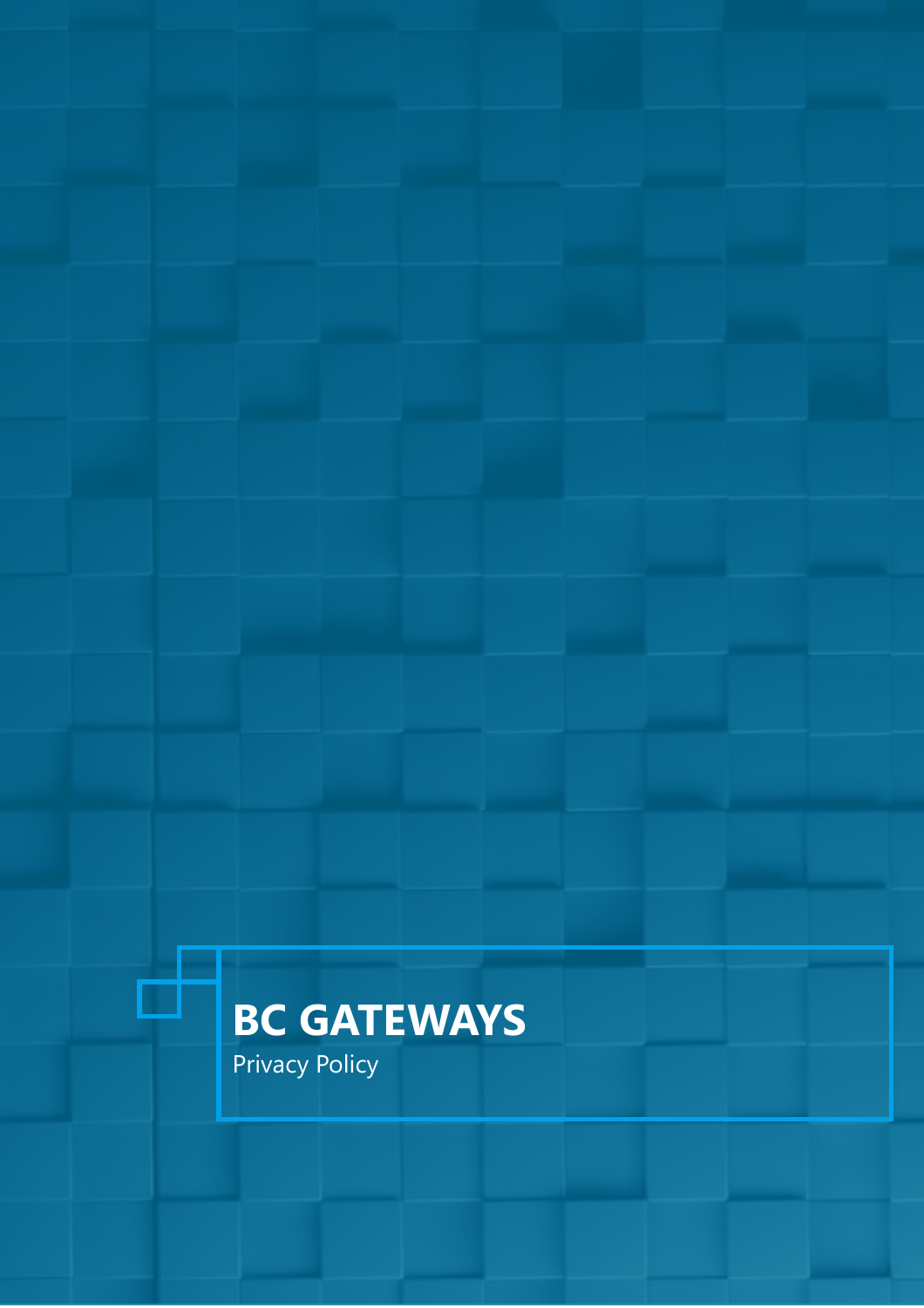## **1. SCOPE**

• This policy covers all personal data captured by BC Gateways through our website and applications and including through the use of the excel add-in.

#### **2. COLLECTION OF PERSONAL INFORMATION**

- BC Gateways collects personally identifying information from our users during (1) registration, (2) online purchasing and (3) marketing. Generally, this information includes name, e-mail address, phone numbers, business name, business addresses and user passwords. This information is used for purpose of administering the BC Gateways business and providing services to clients.
- To provide support to you we may collect certain technical information about your IT systems such as IP address, operating system information and other such details as are required to help you configure the application in your environment and help with and technical queries.
- We may collect cookies from you about your visit to our website and App to help us to improve our website. Cookies are small information files which are sent to your computer's hard drive or mobile device when you visit a website and it will recognise your device on future visits. For example, we may collect the time of your visit, whether you have visited our website previously, whether you used a search engine to find us and some geographical information. For information on disabling these cookies, please go to the privacy settings section within your browser.
- We may also use analytical web tools such as Google Analytics to collect visitor information for us to better understand how to improve our products and services for you. In addition to the session cookie, analytic tools use other data collection methods such as appending query strings to an image request. We store the data securely and do not share it with third parties.

#### **3. DISCLOSURE (SHARING)**

- Our third party service providers may have access to your personal information where this is necessary to perform contractually specified services on our behalf.
- We will not direct market to you unless you have been given an opportunity to opt out of receiving future direct marketing communications or unless you have otherwise consented to direct marketing.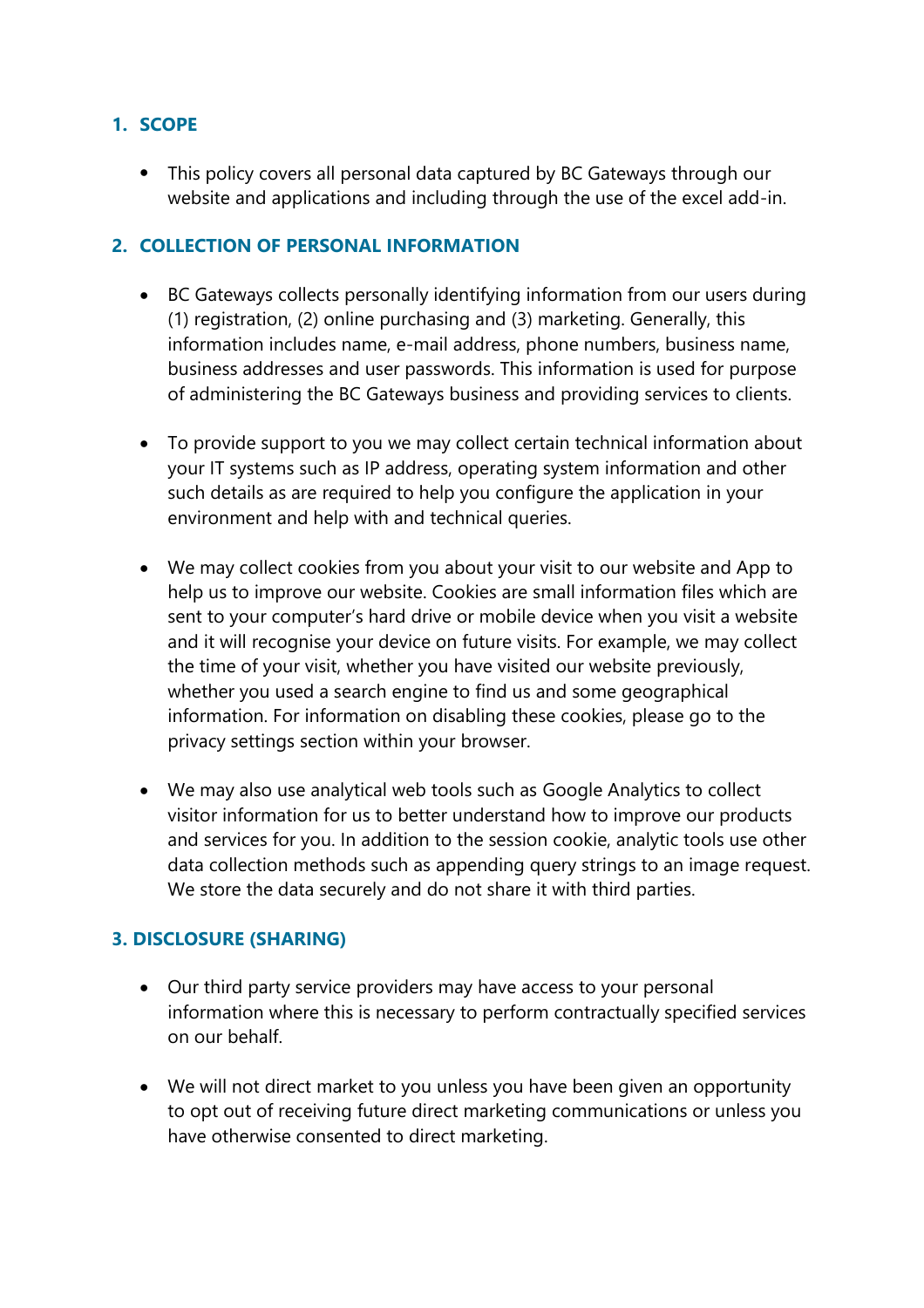### **4. RIGHTS AND CHOICES**

- BC Gateways does not sell, exchange, or release your personal information (name, e-mail address, mailing address, credit card data, etc.) without your consent to any third parties.
- You have the right to ask for information held about you.

# **5. MARKETING**

- We may share your information with our business partners for marketing purposes or we may send you information about other organisations' products and services.
- We may contact you by mail, telephone, fax, email or other electronic messaging service with offers of products, services or information that may be of interest to you.
- By providing us with your contact details you consent to being contacted by these methods for these purposes. If you do not wish to receive marketing information from any companies within our group or our business partners (other than on the website which you have requested information about) please indicate this on the relevant form where we collect your information, or contact us using the details below.

## **6. SECURITY**

• We take appropriate steps and maintain electronic, physical, procedural and organisational safeguards using industry standard techniques and controls to protect the information we hold (including your personal information) from misuse, loss, unauthorised access, modification or disclosure.

## **7. THIRD PARTY SITES**

• Our corporate website contains links to other websites, including social media sites and widgets. We are not responsible for the content or privacy practices (including the delivery of any cookies) of these websites. We strongly encourage you to read the privacy notices and policies of those websites before providing those third parties with your information.